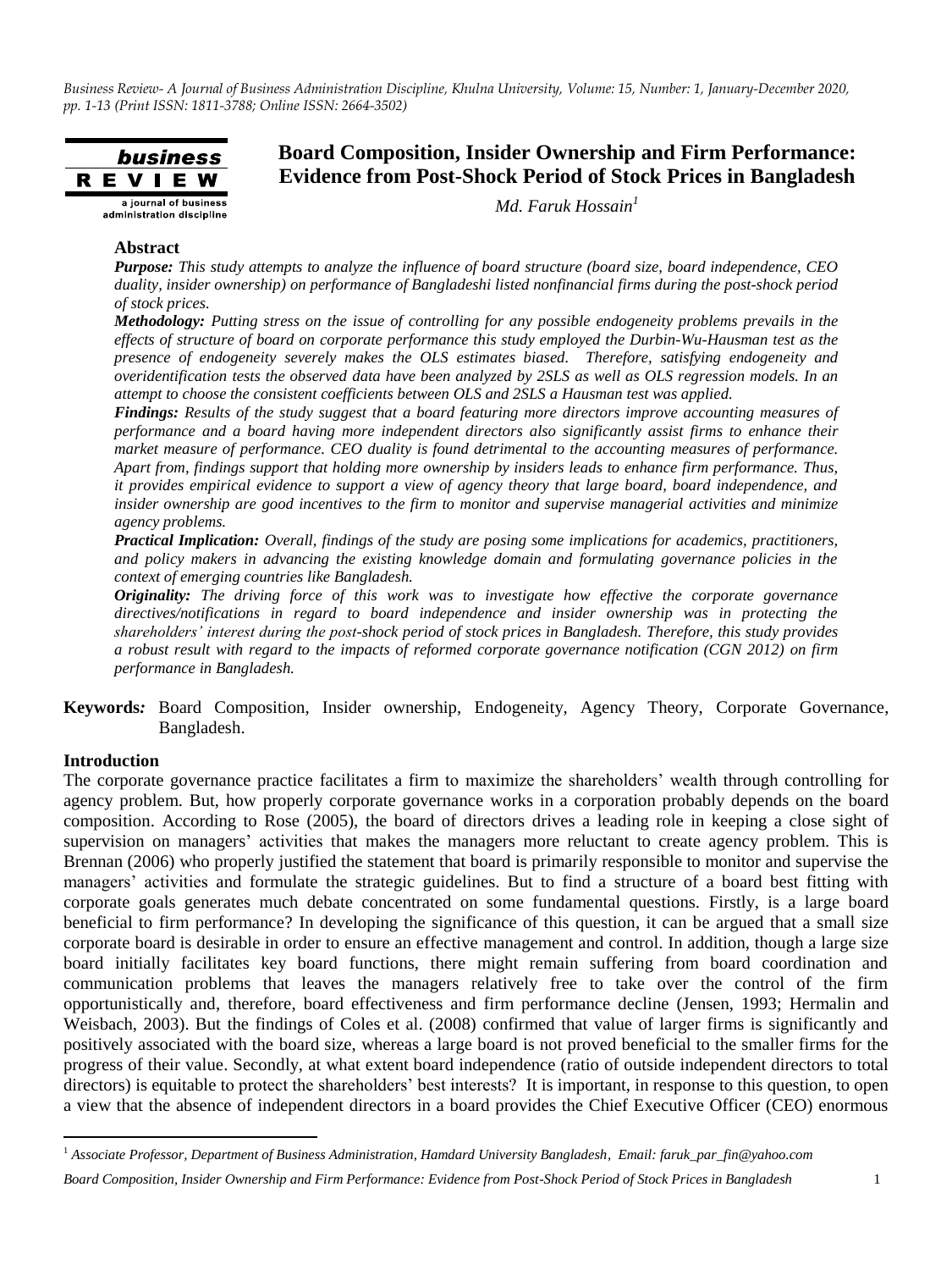dominating and controlling power over the board and, resultantly, the board could severely be inundated with conflicts of interests (Weidenbaum, 1986). In contrast, it is argued by Donaldson and Davis (1991) that inside directors are closely tied to the company, and they understand, supervise, and monitor the business effectually compared to the outside directors. Thirdly, is CEO duality really detrimental to the performance of the company? In the context of board leadership structure, it is a situation where the CEO simultaneously holds the chairperson of the board. In viewing of this question, Donaldson and Davis (1991) claimed that, "The executive manager, under this theory, far from being an opportunistic shirker, essentially wants to do a good job, to be a good steward of the corporate assets". In contrast, there is a view opined by Dayton (1984) that the space of supervising and controlling ability of the board shrinks if CEO duality exist, resultantly firm performance deteriorates.

In an attempt at protecting the interests of investors and capital markets through the mechanisms of corporate governance practicing, Bangladesh Securities Exchange Commission (BSEC) issued, the first time of the history of Bangladesh, a Corporate Governance Notification (CGN) to all listed companies in 2006 as "comply or explain" basis. It required the companies, among other requirements, to have a corporate board having a minimum number of 5 and a maximum number of 20 directors including 10 percent independent directors of the board members, but at least one independent director. Incorporation of this guideline into the corporation level necessarily yielded a hope against hope that company could be directed and controlled in such a way so that investors" right could be protected. But shockingly, the benchmark index of Dhaka Stock Exchange (DSE) reached 4000 points in 2010 for the first time in her history and crossed 8500 points in the same year. Thereafter, following a dramatic downturn it abruptly reached at around 5,500 points in October 2011. Apart from, founding sponsors/directors started grabbing the opportunity of making high capital gain through selling their shares. And BSEC issued a directive mandatory in November, 2011 urging the board directors to maintain a minimum of 30 percent ownership together so that this substantial insider ownership can curb the market from a large plunge in loss. In line with this perception, the study developed the final question- whether insider ownership leads to a better corporate performance.

However, in the aftermath of this shock, many more retail investors lost their last resorts. Thereafter, a heated debate started revolving around the necessity of further modifications, specially, in regard to the policy deserving more board independence. Along this line, in an empirical analysis in Bangladesh, Rashid et al. (2010) found that the current setting of board structure does not provide the independent directors with supervisory position and, resultantly, they become unable to see beyond their narrow space and to increase the economic value of firm. However, in order to ensure the healthy contribution of independent-outside directors in the board, consistent with international corporate governance code, the BSEC formulated a revised CGN in 2012 that requires the listed companies in DSE to increase the minimum ratio of outside-independent directors to total board members to 20 percent from 10 percent; it replaced the CGN in 2006 with CGN in 2012. This modification was made with an objective to ensure the establishment of a balanced board in all corporate levels that can drive them to control for the agency problems. In the light of this situation, Bangladesh is keeping good pace with the world development in the corporate governance practices for reaping the best outcomes.

However, there is very little evidence to investigate the effect of board structure and insider ownership on firm performance in Bangladesh - more specifically, the evidence drawn from the period of issuing a reformed corporate governance notification (CGN 2012) followed by a great shock of equity share prices in Bangladesh. Therefore, the objective of this study is designed to investigate the influence of board structure and insider ownership on corporate performance in Bangladesh.

#### **Literature Review and Hypothesis Development**

The path of ensuring the role of board composition and insiders" equity holdings in maximizing firm performance is still a debating issue led by different theories in corporate governance, which is further evident by the empirical results. This study endeavors penetrating earlier studies in order to develop the hypothesis and to explore a clear implication of these issues.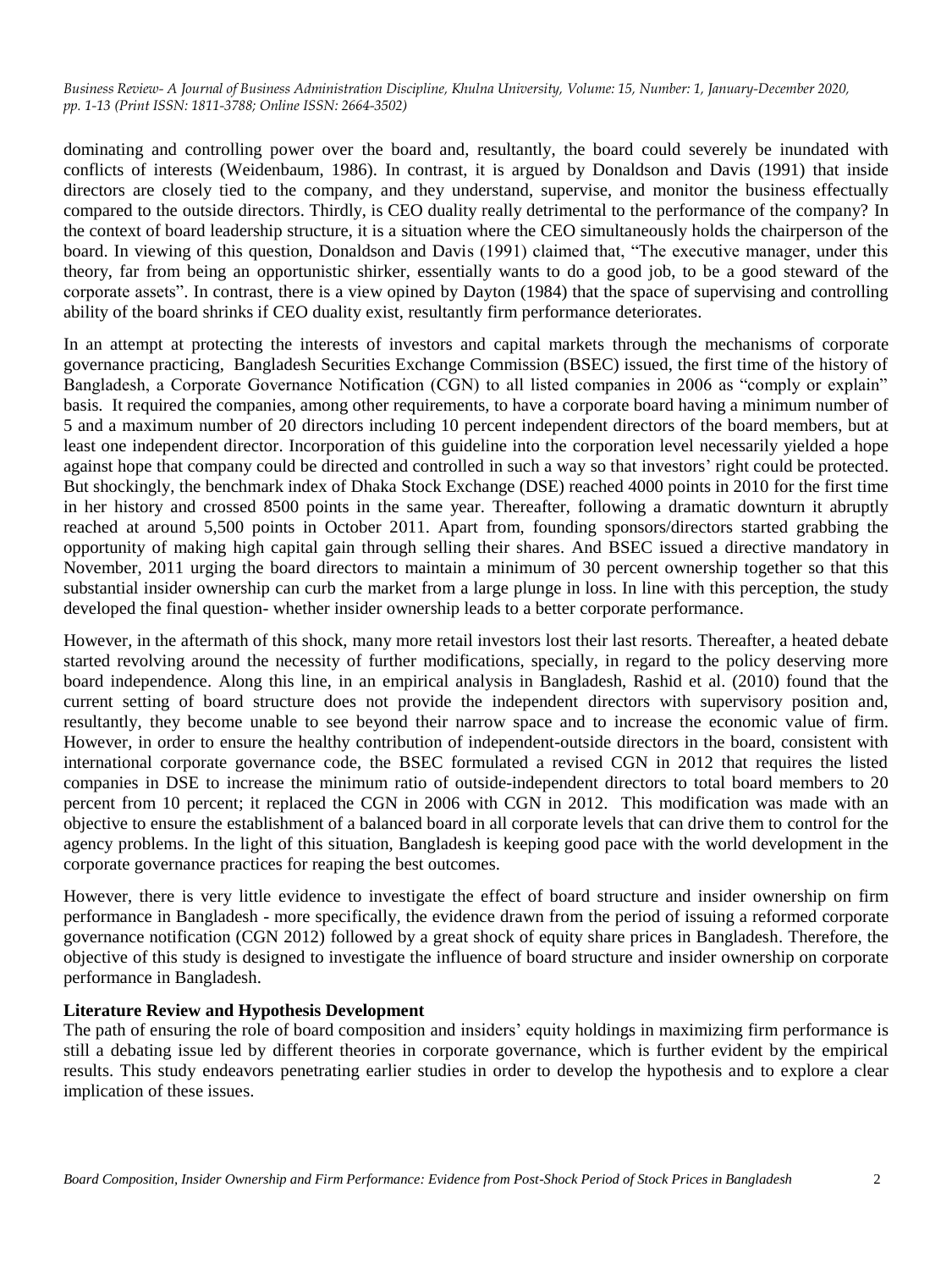# **Independent Variables**

**Board size***:* The board of a corporation has the responsibility to formulate business strategy and policy and oversee the management's activities for achieving corporation's goals. A board is accountable to protect the investors' interests. But how collectively the board is functioning and how equally the board is thinking in satisfying stakeholders" interests and attaining corporate goal with minimal agency problem could depend on the board size as it is a collection of individuals from diversified backgrounds bearing various talents, qualifications, knowledge, and skills.

According to the arguments of stewardship theory, agents (managers) are not self-motivated rather motivated by the interest of their principals (owners) and the extent of this motivation could be subject to the quality of the relationship between them (Davis et al. 1997). Therefore, a smaller number of people in a board might be justified to review the management actions and this in turn may lead to enhance the firm performance. Yermack (1996) confirms that board size and firm value are negatively related, supporting a view that large board experiences poor coordination, cumbersome communication, and asymmetric information and thus the costs of this type board outstrip its benefits.

Agency theory (Jensen and Meckling, 1976) argues that a large board is desirable for minimizing the agency problems since a large board is a collection of greater number of people that can ensure a wide range supervision, review, and monitor over the managerial actions seamlessly. Zahra and Pearce (1989) argue that boards comprises of more than average directors experience better performance and favor company in gaining competitive edge and eliminating harmful externalities. According to Preffer (1987), larger board gives the firm a well-diversified board having non-executive and executive directors that helps the firm to procure critical resources and protect from any internal and external environmental threats. In the same vain, Forbes and Milliken (1999) document that larger board retains a high quality decision-making power and be expedient to the firm if they get a run of unanimity. Kiel and Nicholson (2003), Kalsie and Shrivastav (2016) and Karayel and Doğan (2016) find a positive relation between board size and firm performance. Thus, following the agency theory this study proposes a hypothesis that *large board is advantageous to firms to enhance their performance.*

**Board independence:** As per views of the agency theory, independent directors intensifies board efficacy in supervising and monitoring management activities because they are outsiders, less beholden to family directors, not controlled by the executives, and bear advance qualifications, expertise and experience (Fields & Keys, 2003) and they assist the company to be on a drive of effective board decisions and prosperity. Along this line, Liu et al. (2015) and Al-Msiedeen et al. (2018) find a positive impact of board independence on firm performance. In contrast, the advocates of stewardship theory argue that a board featuring substantial size of inside directors experiences better performance in maximizing shareholders" wealth compared to the board occupying outside independent directors (Donaldson, 1990; Donaldson and Davis, 1991) because outsiders mostly suffer from lack of firm-inside information (Adams and Ferreira, 2007). Along the line, Brennan (2006) claims that independent directors are parttimers and have less incentive to dig dipper into the company inside information and, therefore, they fail to bring desired outcome of the stakeholders.

Empirical results show inconclusive evidence on the relationship between these variables. In an instance, the findings of Daily and Dalton (1992) approved a positive relationship; Bhagat and Black (2002) confirmed a negative relationship; while Hermalin and Weisbach (1991) observed no relationship. As it has been mentioned earlier that one of the major modifications brought in the CGN in 2012 by the BSEC attempts to enhance the scope of good governance practicing in Bangladesh through extending the requirement of the minimum ratio of independent directors in to total directors of board to 20 percent. Therefore, pondering the agency theory this study postulates that *board independence is advantageous to the firms to enhance their performance.*

**CEO duality:** This is a situation when the position of the chairman of a board and the position of CEO are occupied by the same person. The responsibility of a board of directors verily encompasses the following areas: supervising executive activities, delegating work to CEO, and procuring external assets required to boost corporate performance (Johnson et al., 1996). Apart from, it is the board"s responsibility to fulfill the legitimate claims of corporate entity-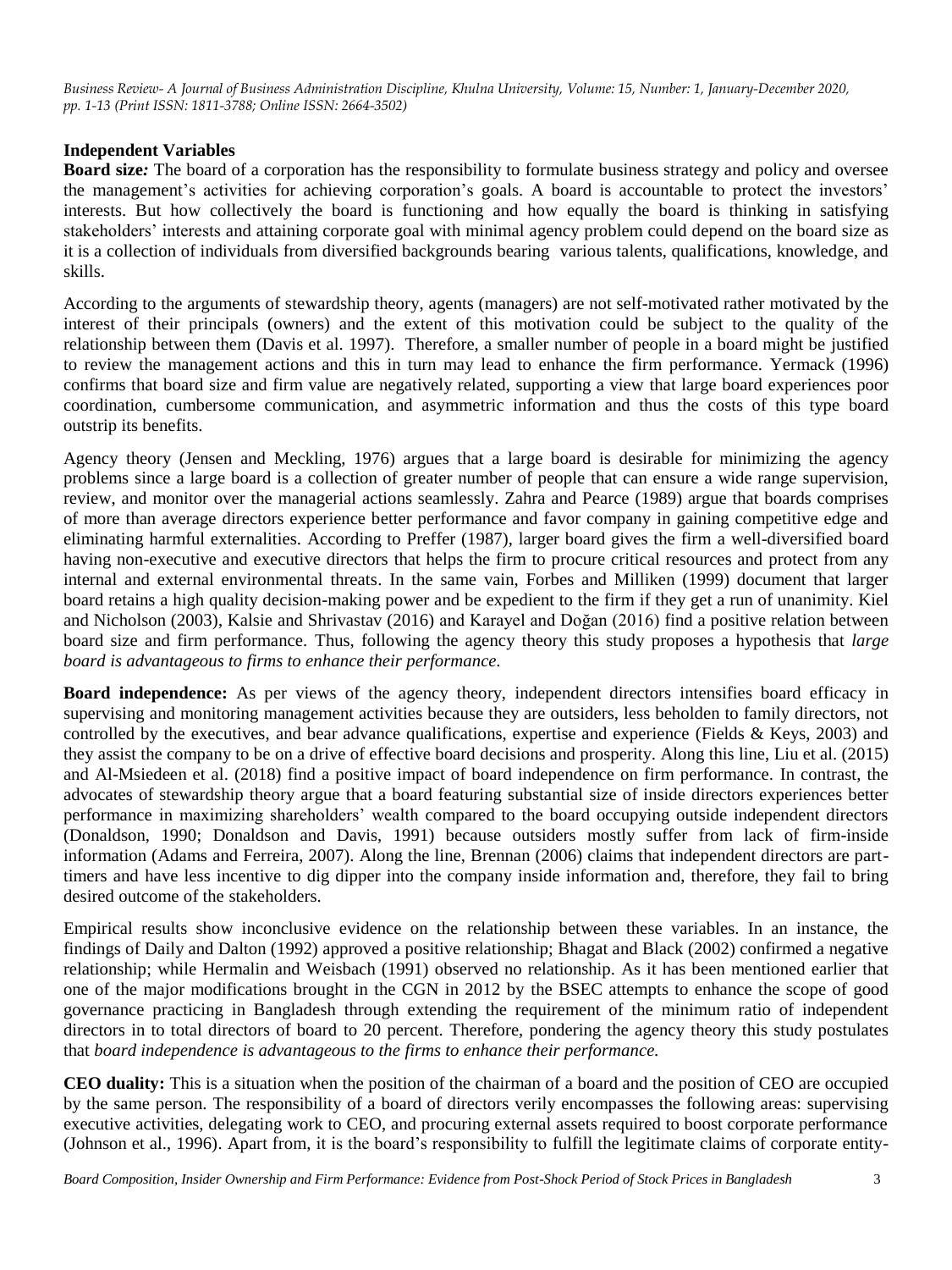more specifically, shareholders" claims. But the leadership and professional skill of the Chairperson make a good influence on how effectively the board is supervising the work of the managers for the fulfillment of the shareholders' interest (Leblanc, 2004). The advocates of stewardship theory claim that duality is not detrimental to the betterment of company performance as it provides unity of command and eliminates any conflict-at-interest between executives and non-executives. Empirical research finds that the firms having CEO duality experiences better performance in maximizing shareholders' wealth (Donaldson and Davis, 1991).

On the opposite end of the spectrum, agency theory (Fama and Jensen, 1983) claims that a person occupying two hats (duality) enjoys a big incentive to wield power and authority in fulfilling personal interest rather than company"s broad welfares; it also exposures to an unbalanced power in the board (Tricker, 1994). In addition, a board with duality is typically over controlled by the executives; it threatens the good governance practices in the corporation (Tricker, 1994; Yermack, 1996). Empirical evidence (such as Daily and Dalton, 1994; Carter et al., 2003; Doğan et al., 2013; Blibech and Berraies, 2018) confirms the detrimental impact of duality on corporate performance. Consistent with the agency theory, this study hypothesizes that CEO duality is not advantageous to the firms to enhance their performance.

**Insider ownership:** Insider ownership, as a proxy of managerial ownership, seems to be acting as a governance tool in aligning the managerial interests with shareholder interests (Jensen and Meckling, 1976). Therefore, if a substantial stake of company ownership is held by the managers, they would be incentivized as well as motivated to work for maximizing their performance and eventually it would enhance firm performance. Empirical analyses (such as Han and Suk, 1998; Mollah and Talukder, 2007; Lima and Hossain, 2018) reached at the findings similar to this inference. In contrast, it might yield additional costs and deteriorate firm performance due to the effects of managerial entrenchment (Fama and Jensen, 1983). Thus, holding a high level of ownership by insiders yields enormous power and congests the space of good governance in the board which, in turn, incentivizes them to pursue their own interests. In the same vein, Hasan and Butt (2009) and Wahla et al. (2012) find a negative association between them.

The sphere of equity ownership in Bangladeshi listed companies is highly dominated by family members (Rashid and Lodh, 2008) that cause an insider ownership. Therefore, to check the impact of insider ownership on firm performance the study measures it by the percentage of shares held by the directors of board following the work of Rashid (2015).

After stock market crush, the BSEC issued a directive in regard to holding a minimum of 30% shares by sponsors, promoters and directors with a view of increasing insider ownership to put a curb on market plunge in loss. Thus, it is assumed that compliance with this principal could bring the directors into a state of concentrated ownership and their investments would be robustly tied up to the firm performance that put them off making expropriation of firm assets. Hence, they don"t find any incentives to steal their own money and become more accountable to practicing good corporate governance. Taking into account the directive of BSEC, the study develops a hypothesis that *insider ownership is advantageous to the firms to enhance their performance.*

# **Control Variables**

Being parallel to the extant studies (Han and Suk, 1998; Wan and Ong, 2005; Rashid, 2009; Rashid et al., 2010), five control variables (total debt to total shareholders" equity, total long term debt to total shareholders" equity, growth, age, industry dummy) are used in this study in order to avoid any spurious association between dependent and independent variables.

#### **Dependent Variables**

The study employs firm financial performance as dependent variables which are defined by the three performance measures: Return on Assets (ROA) and Return on Equity (ROE) under accounting performance measures; and Tobin"s Q (TBQ) under a market based performance measure.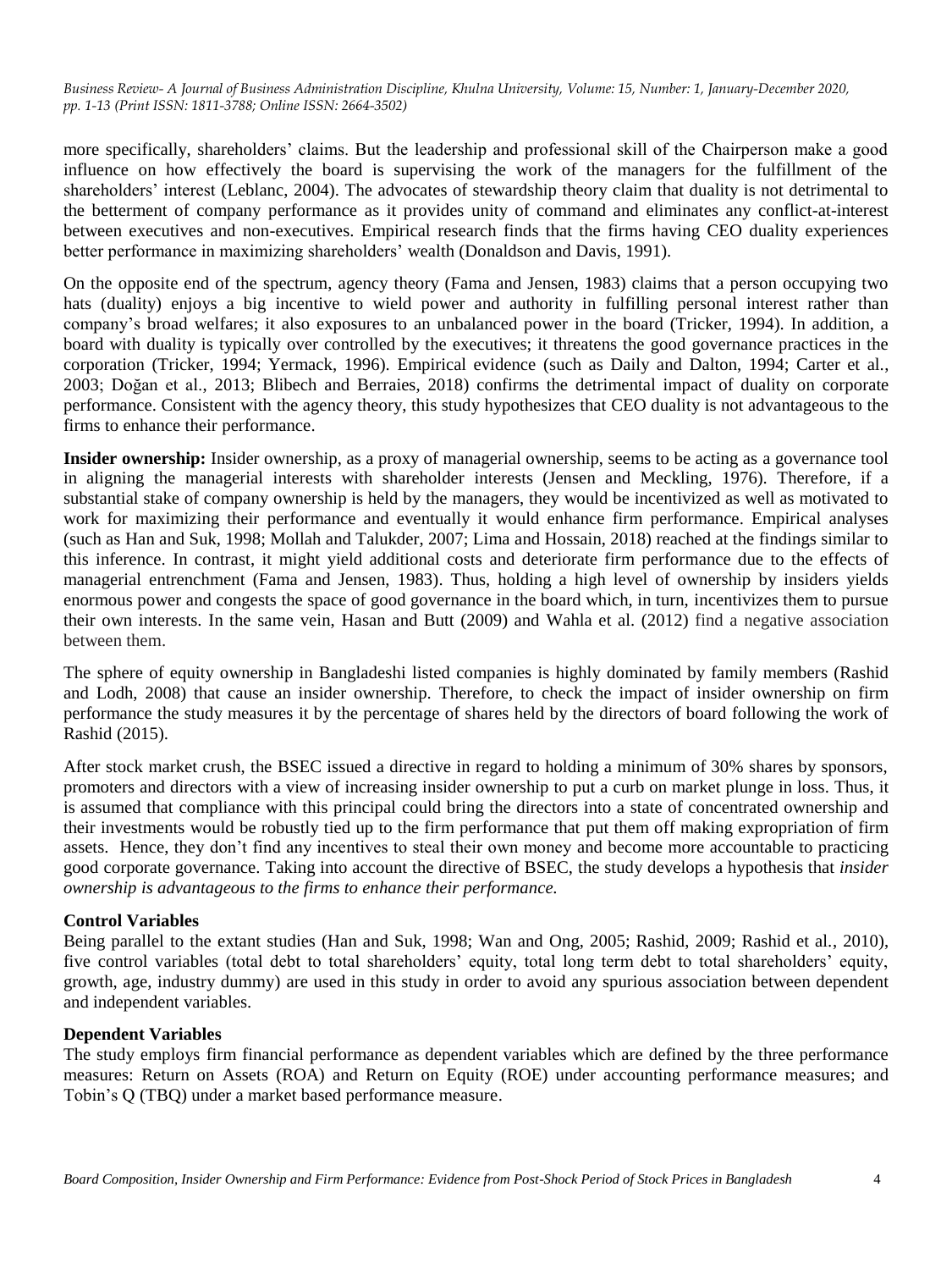# **Research Design**

**Collection of data:** The sample of the study is 45 listed companies which have been drawn from 204 nonfinancial companies listed on Dhaka Stock Exchange (DSE) in 2018. The sample represents the eight industries of fourteen different industries namely Cement, Ceramics, Engineering, Food and Allied, Fuel and Power, Information Technology (IT), Pharmaceuticals and Chemicals, and Textile. Based on availability of the annual reports (in electronic-format) over the study period ranging from 2013 to 2018 this study has chosen its sample. Thus, the study has left six industries that include only 21 companies representing a very poor amount (10%) in the total population. The majority of the data used in the study are obtained from the annual reports of the sample firms but the market value of stock is gathered from the library of Dhaka Stock Exchange (DSE). In this context, this study includes 270 observations for 45 companies and 6 time periods; this size is almost equal to the total observations of Rashid et al. (2010). Therefore, it is argued that the sample can represent the population.

**Data analysis procedures and model specification:** To attain the objective, this study used a balanced pooled data, which has the ability to provide "more informative data, more variability, less collinearity among variables, and more efficiency" (Baltagi, 1995). In analyzing the data, the study has gone through both descriptive and econometric processes. However, the following functional form of econometric model was designed to test the hypotheses.

Performance<sub>it</sub> =  $\alpha$  +  $\beta_1(LNBS)_{it}$  +  $\beta_2(BIND)_{it}$  +  $\beta_3(CEOD)_{it}$  +  $\beta_4(DWN)_{it}$  +  $\beta_5(DE)_{it}$  +  $\beta_6(TDE)_{it}$  +  $\beta_7(AGE)_{it}$  $\beta_8(GROW)_{it} + \beta_9(INDUM1)_{it} + \beta_{10}(INDUM2)_{it} + \beta_{11}(INDUM3)_{it} + \beta_{12}(INDUM4)_{it} +$  $\beta_{13}$ (INDUM5)<sub>it</sub> +  $\beta_{14}$ (INDUM6)<sub>it</sub> +  $\beta_{15}$ (INDUM7)<sub>it</sub> +  $\varepsilon_{it}$ 

Where:

| Variables     |             | <b>Proxies</b>          | <b>Symbol</b>      | <b>Measures</b>                                                 |             |                                                 |
|---------------|-------------|-------------------------|--------------------|-----------------------------------------------------------------|-------------|-------------------------------------------------|
|               |             | <b>Return on Assets</b> | <b>ROA</b>         | Earnings before interest and taxes $\div$ Total assets          |             |                                                 |
| Depend<br>ent | Firm        | Return on Equity        | <b>ROE</b>         | Earnings before interest and taxes $\div$ Shareholders' equity  |             |                                                 |
|               | Performance | Proxy of Tobin's Q      | <b>TBQ</b>         | (Market value of common equity + Total liabilities) $\div$ Book |             |                                                 |
|               |             |                         |                    | value of total Assets                                           |             |                                                 |
|               |             | <b>Board Size</b>       | <b>LNBS</b>        | Natural logarithm of the total number of members on the board   |             |                                                 |
|               | Independent | Board Independence      | <b>BIND</b>        | Proportion of independent director on the board                 |             |                                                 |
|               | Variables   | <b>CEO</b> Duality      | <b>CEOD</b>        | '1' if CEO duality exists, '0' otherwise                        |             |                                                 |
|               |             | Insider Ownership       | <b>IOWN</b>        | Proportion of shares held by directors/sponsors                 |             |                                                 |
| Variables     |             | Leverage-1              | DE                 | Long term liabilities $\div$ Shareholders' equity               |             |                                                 |
|               |             | Leverage-2              | <b>TDE</b>         | Total liabilities $\div$ Shareholders' equity                   |             |                                                 |
|               |             | Firm Age                | AGE                | Total no. of years since the firm was listed on the DSE         |             |                                                 |
|               |             |                         |                    | Firm Growth                                                     | <b>GROW</b> | Relative $\Delta$ in book value of total assets |
| Explanatory   |             | Industry dummy          | <b>INDUM1</b>      | '1' if the observation belongs to Ceramics, '0' otherwise       |             |                                                 |
|               |             | Industry dummy          | INDUM <sub>2</sub> | '1' if the observation belongs to Engineering, '0' otherwise    |             |                                                 |
|               |             | Industry dummy          | INDUM3             | '1' if the observation belongs to Food & Allied, '0' otherwise  |             |                                                 |
|               |             | Industry dummy          | INDUM4             | '1' if the observation belongs to Fuel & Power, '0' otherwise.  |             |                                                 |
|               | Control     | Industry dummy          | INDUM <sub>5</sub> | '1' if the observation belongs to IT, '0' otherwise             |             |                                                 |
|               |             | Industry dummy          | INDUM <sub>6</sub> | '1' if the observation belongs to Pharmaceuticals $\&$          |             |                                                 |
|               | Variables   |                         |                    | Chemicals, '0' otherwise                                        |             |                                                 |
|               |             | Industry dummy          | <b>INDUM7</b>      | '1' if the observation belongs to Textile, '0' otherwise        |             |                                                 |

Empirical evidences such as Hermalin and Weisbach (2003) and Bhagat and Black (2002) suggest that there might be a danger of endogeneity problem inherent in the relationship between board, ownership, and performance. And it shall be a great concern while a study runs a regression of Ordinary Least Square (OLS) model. It is because the OLS coefficients would be no more consistent and unbiased if the variables suffer from endogenous problems. To insulate the regression coefficients from the damaging effects of endogeneity, simultaneous equation technique like two-stage least square (2SLS) regression is preferable. Thus, this study has also used 2SLS in examining their relationship. Moreover, to check whether OLS model is statistically and significantly better than 2SLS model a Hausman test (Greene, 2003) is employed. And, to investigate any possible existence of multicollinearity among the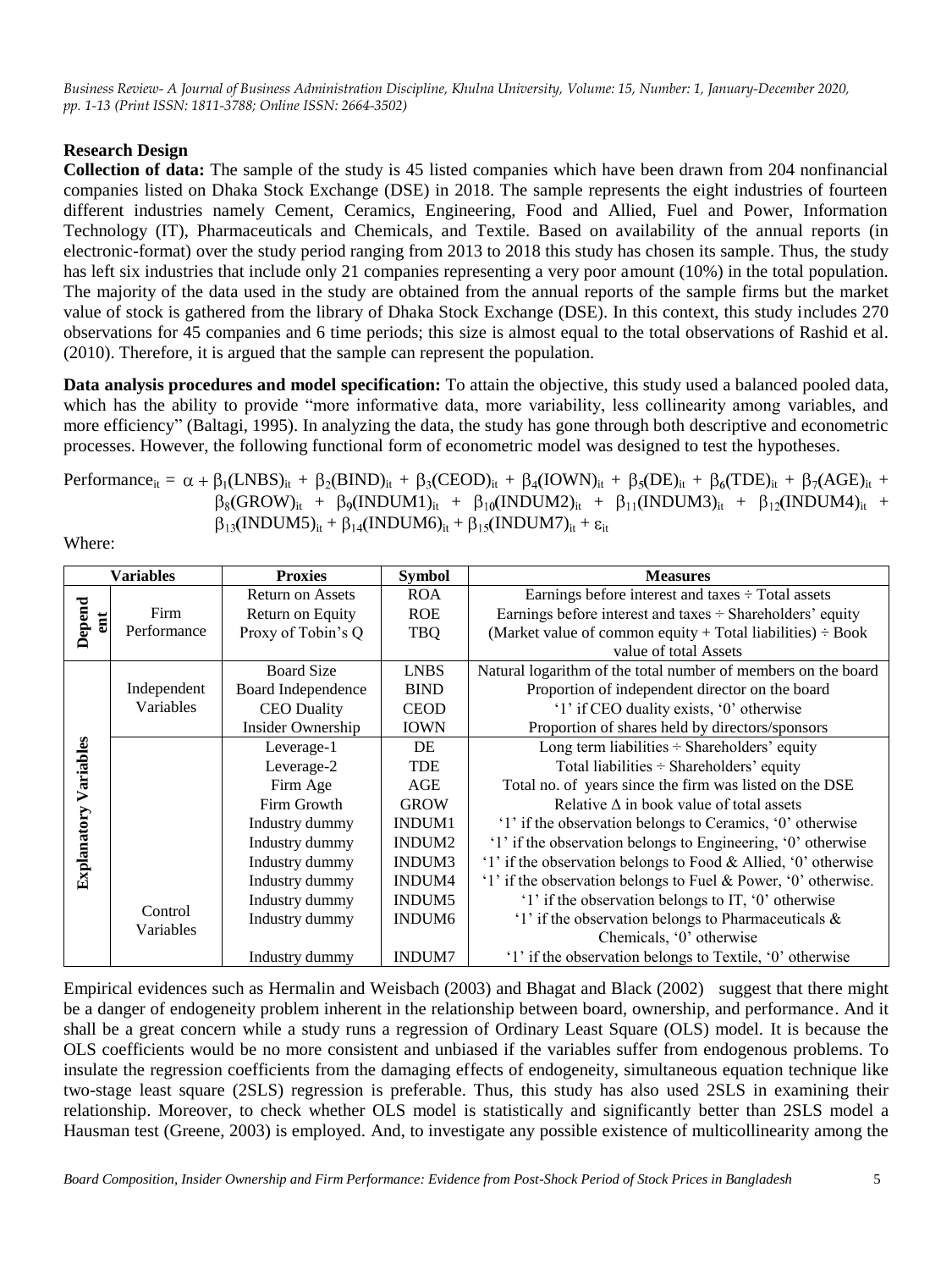regressors a Variance Inflation Factor (VIF) has been used. Using STATA version 14.0 for windows, all these analyses are calculated.

**Choosing instruments for endogenous variable:**It is necessary to make sure that there endogeneity issue really exists in the relationship between structure of corporate board and performance of corporation. This study assumes that the structure of corporate board, more specifically board size, is endogenous. So, to check this problem, this study employed the Durbin and Wu-Hausman tests for endogeneity with a null hypothesis that board size is exogenous variable in influencing performance of the firm. Endogeneity can be controlled by taking instrumental variables in a regression. But choosing good instrumental variables is mostly arbitrary and mostly depends on variables availability in the area of interest literature. In identifying the instrumental variables of board size, Agrawal and Knoeber (1999) claimed that board structure is influenced by the industry settings and also firm ownership structure. According to Fama and Jensen (1983) a firm with high executive ownership may face a conflict of interest between non-executive and executive directors because when holding excessive ownership by managers incentivize them to ride on their personal interest at the cost of dispersed owners. Hence, to mitigate this conflict board has to be larger in size requiring more independent directors. In this regard, Coles et al. (2008) argue that board size is related to the firm specific variables, such as Tobin"s Q, profitability and firm size.

| Table 1: Description of instrumental variables   |                                       |  |  |  |
|--------------------------------------------------|---------------------------------------|--|--|--|
| <b>Instrumental Variables</b><br><b>Measures</b> |                                       |  |  |  |
| Firm Size (Lns)                                  | Natural logarithm of total sales      |  |  |  |
| <b>Executive Ownership (Eown)</b>                | % of ownership held by executives     |  |  |  |
| <b>Debt Ratio (Tdta)</b>                         | Total liabilities $\div$ Total assets |  |  |  |

Moreover, Pfeffer (1972) claims if a firm requires more external source of fund like debt finance then the firm has to increase its board size. In the same vein, Booth and Deli (1996) claimed that a large-sized firm has to establish high external network, and, therefore, may prefer larger boards. Based on these arguments, to control endogeneity of board size this study also takes into account firm size and debt ratio. Thus, this study applied firm size, executive ownership, and debt ratio as instrumental variables. Apart from, for checking the validity of the identified instruments, over-identification test is applied. Description of these variables is presented in Table 1.

# **Results and Discussions**

**Descriptive statistics:** The mean value of firm performance is: 10.82% with a range from -4.53% to 52.20% under a performance measure of ROA, which is high compared to the result (5.7%) found by Rashid et al. (2010) during 2005-2009; 20.45% ranging from -6.64% to 106.77% under a performance measure of ROE; and 1.5319 ranging from 0.1953 to 8.9629 under TBQ performance measure, which is high in comparison with the result (1.29) found by Rashid et al. (2010) implying that after a great shock the market has recovered investors" confidence and come back to its normal behavior.

| <b>Table 2: Summary of Descriptive Statistics</b> |        |           |                |                |  |  |
|---------------------------------------------------|--------|-----------|----------------|----------------|--|--|
| <b>Variable</b>                                   | Mean   | Std. Dev. | <b>Minimum</b> | <b>Maximum</b> |  |  |
| <b>ROA</b>                                        | 0.1082 | 0.0908    | $-0.0453$      | 0.5220         |  |  |
| <b>ROE</b>                                        | 0.2045 | 0.1930    | $-0.0664$      | 1.0677         |  |  |
| TBQ                                               | 1.5319 | 1.2464    | 0.1953         | 8.9629         |  |  |
| LnBrd                                             | 1.999  | 0.3027    | 1.61           | 3              |  |  |
| Indr                                              | 0.2086 | 0.0764    | 0.05           | 0.63           |  |  |
| Dual                                              | 0.0630 | 0.2433    | 0              |                |  |  |
| <b>InOwn</b>                                      | 0.4754 | 0.2014    | 0.0476         | 0.9            |  |  |
| Lev1                                              | 0.2425 | 0.4366    | 0              | 2.6875         |  |  |
| Lev2                                              | 0.9998 | 0.9557    | 0.0312         | 6.4074         |  |  |
| Grow                                              | 0.1510 | 0.2648    | $-0.1471$      | 3.0989         |  |  |
| Age                                               | 19.53  | 11.0267   |                | 41             |  |  |

*Board Composition, Insider Ownership and Firm Performance: Evidence from Post-Shock Period of Stock Prices in Bangladesh* 6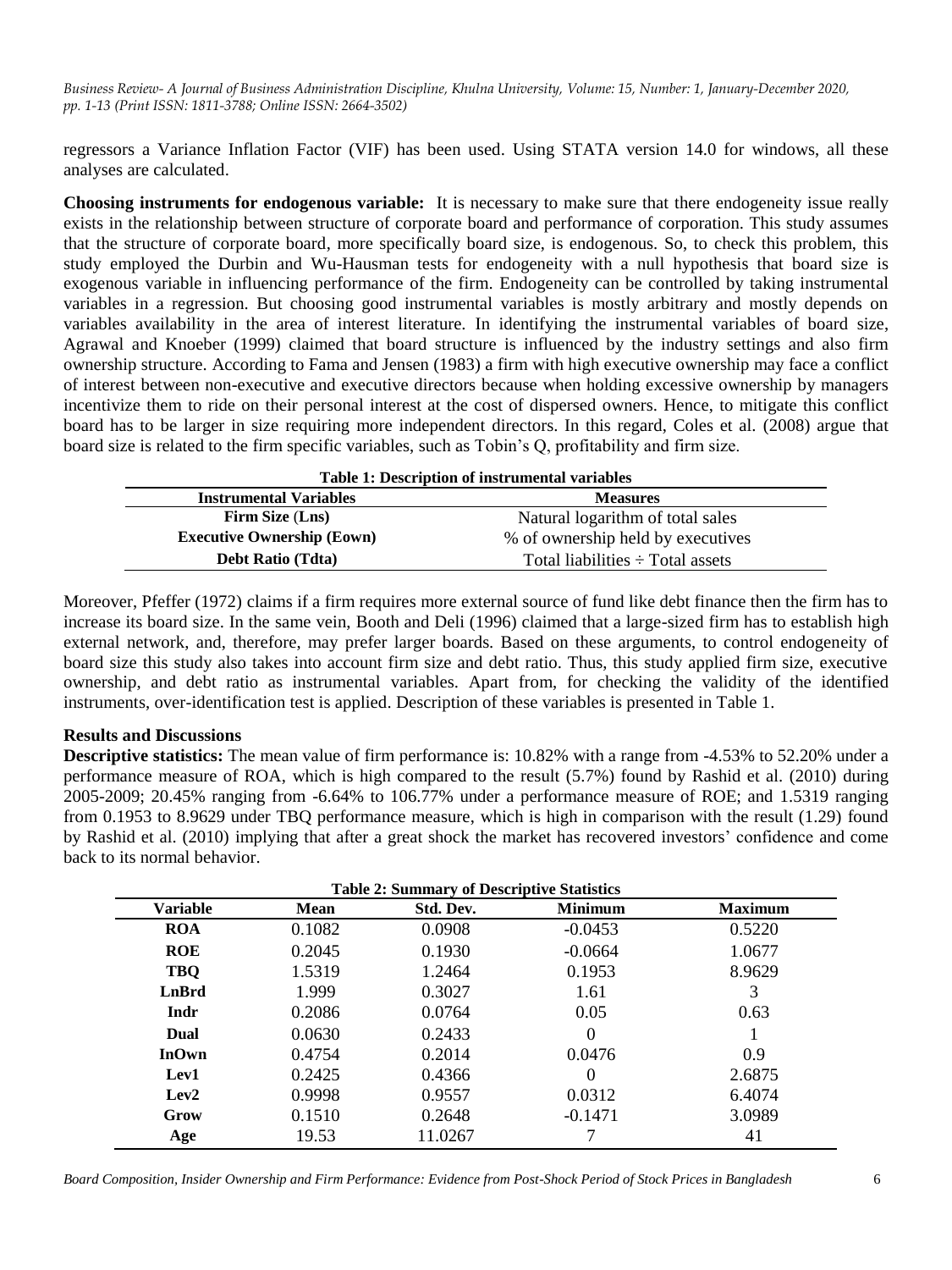Inspection of Table 2 also reveals that every firm in the study has a board consisting of an average number of 7.7481 directors. In most firms, chairperson of a board and chief executive are not belonging to the same person as it has a mean value of 6.3% indicating a good compliance with corporate governance notifications (CGN 2012) in Bangladesh; it was 29.66% during 2006-2011 (Rashid, 2015). As seen from Table 2, on an average the corporate board is led by 20.86% independent directors varying between 5% and 63% implying a good compliance with the amended notification of BSEC; it was 11.26% over 2006-2011 (Rashid, 2015). The mean of insider shareholdings is 47.54% with a minimum of 4.76% and a maximum of 90%, which is higher than that of earlier results in Bangladesh (40.36% reported in Rashid, 2015). The average value of leverage is: 24.25% ranging from 0 to 268.75% is for Lev1; and 99.98% ranging from 3.12% to 640.74% is for Lev2 indicating that the firms are using almost BDT50 of debt for financing each BDT100 of assets. The mean value of age and growth of the firms are 26.48% and 15.10% respectively.

**Multicollinearity:** The variance inflation factor (VIF) is performed in order to identify the presence of multicollinearity in the sample variables. Table 3 shows no evidence of a severe multicollinearity among regressors. There is rule of thumb in the literature that the value of VIF less beyond 10 indicates multicollinearity (Chaterjee and Price, 1991).

| <b>Table 3: Summary of VIF for Regressors</b> |      |          |  |  |  |
|-----------------------------------------------|------|----------|--|--|--|
| 1/VIF<br><b>Variable</b><br>VIF               |      |          |  |  |  |
| Lev2                                          | 1.77 | 0.564974 |  |  |  |
| Lev1                                          | 1.69 | 0.592080 |  |  |  |
| LnBrd                                         | 1.28 | 0.781353 |  |  |  |
| <b>InOwn</b>                                  | 1.24 | 0.805655 |  |  |  |
| Age                                           | 1.09 | 0.919042 |  |  |  |
| Dual                                          | 1.08 | 0.921752 |  |  |  |
| Indr                                          | 1.07 | 0.935658 |  |  |  |
| Grow                                          | 1.05 | 0.951747 |  |  |  |

**Results of endogeneity, overidentification, and hausman tests**: This study initially attempted to use OLS regression in examining the influence of board structure, insider ownership on company performance. But there might remain a high fear of endogeneity effect on the OLS estimates. Therefore, it is no longer factual to interpret the OLS coefficients until we are checking endogeneity. Unlike OLS model, 2SLS regression can produce reliable coefficients controlling endogeneity. But there is a great concern about the validity of the instrumental variables included in 2SLS regression analysis since violation of this condition can lead to biased estimates. To test the validity of the instrumental variables, overidentification test is applied. Furthermore, Hausman test (Greene, 2003) is employed to check the reliability of the coefficient estimates of the OLS model compared to that of the 2SLS model. However, this study estimated the OLS and 2SLS coefficients, then endogeneity test, overidentification test, and Hausman test were performed. The Table 4 shows the results of endogeneity and overidentification tests. As it is observed in column (a) of Table 4, both Durbin and Wu-Hausman tests results strongly recognize board size as an endogenous variable since the null hypothesis that the variable is exogenous is rejected at 4 percent level of significance, while allowing for natural logarithm of sales and debt ratio as instrumental variables and ROA as dependent variable.

| Table 4: Summary of Endogeneity, Overidentification and HausmanTests |  |  |  |  |
|----------------------------------------------------------------------|--|--|--|--|
|----------------------------------------------------------------------|--|--|--|--|

| <b>Dependent Variables</b>    | <b>ROA</b>                                     | <b>ROE</b>     | <b>TBO</b>         |
|-------------------------------|------------------------------------------------|----------------|--------------------|
|                               | (a)                                            | (b)            | (C)                |
| <b>Test of Endogeneity:</b>   | <b>Null hypothesis- Board size is exoneous</b> |                |                    |
| <b>Instrumental Variables</b> | Lns and Tdta<br>Lns and Eown                   |                | Lns, Tdta and Eown |
| Durbin chi-squared            | 4.59772**<br>$4.95426$ **                      |                | .119427            |
|                               | $(p = 0.0260)$                                 | $(P = 0.0320)$ | $(P = 0.7297)$     |

*Board Composition, Insider Ownership and Firm Performance: Evidence from Post-Shock Period of Stock Prices in Bangladesh* 7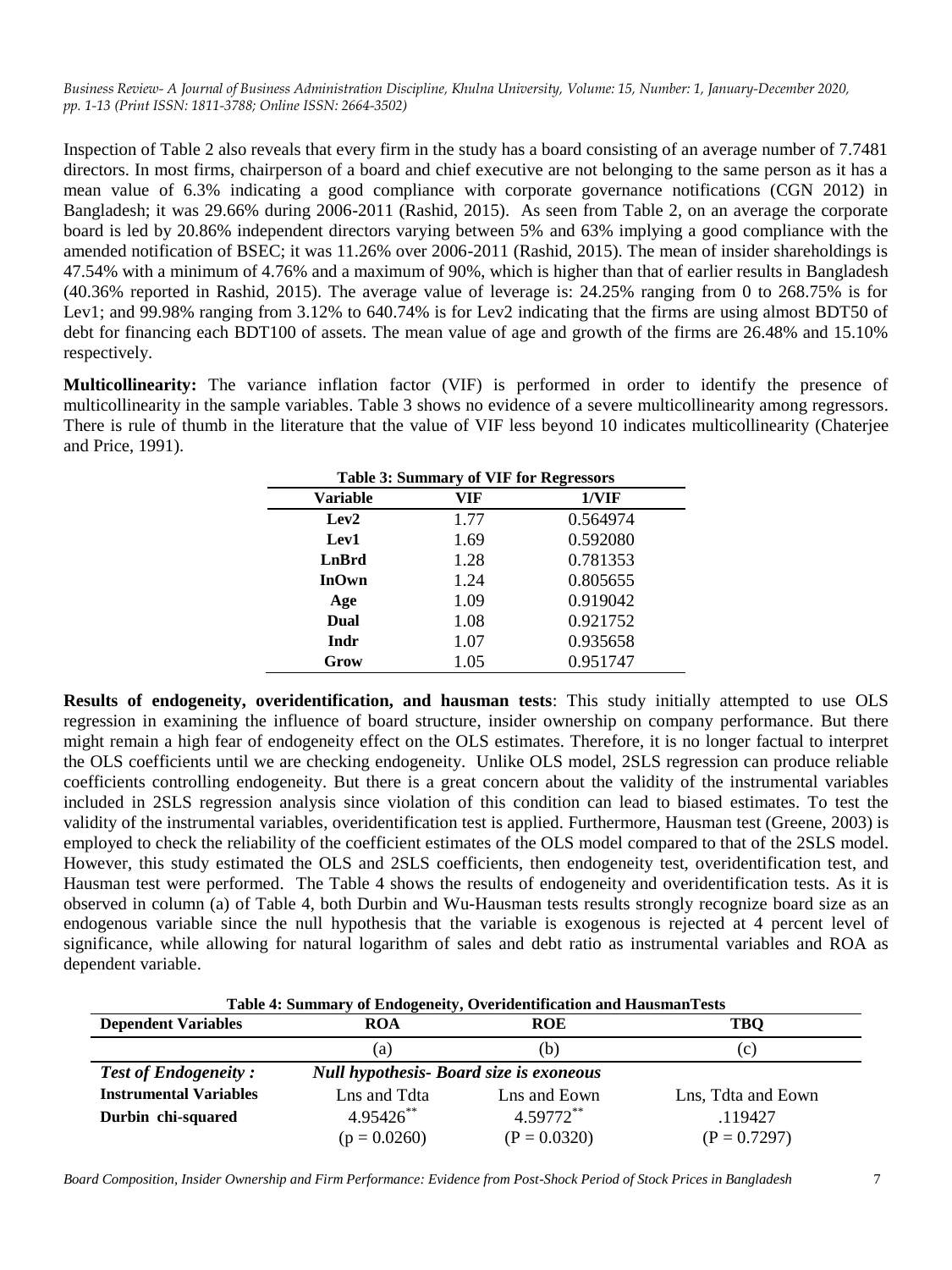| Wu-Hausman                 | $4.7291**$                                                                                                       | 4.38287**      | .110462        |  |
|----------------------------|------------------------------------------------------------------------------------------------------------------|----------------|----------------|--|
| <b>F</b> -statistic        | $(p = 0.0306)$                                                                                                   | $(P = 0.0373)$ | $(P = 0.7400)$ |  |
|                            | Test of Overidentification: Null hypothesis- Disturbance term is not correlated with the instrumental variables. |                |                |  |
| Sargan chi-squared         | .492167                                                                                                          | 1.16332        | 2.93897        |  |
|                            | $(P = 0.4830)$                                                                                                   | $(P = 0.2808)$ | $(P = 0.2300)$ |  |
| <b>Basmann chi-squared</b> | .462021                                                                                                          | 1.09479        | 2.73963        |  |
|                            | $(P = 0.4967)$                                                                                                   | $(P = 0.2954)$ | $(P = 0.2542)$ |  |
| Hausman test:              | Null hypothesis- OLS estimator is consistent                                                                     |                |                |  |
| <b>Hausman Chi-squared</b> | 4.66                                                                                                             | 4.33           | 0.12           |  |
|                            | $P = 0.0309$                                                                                                     | $P = 0.0376$   | $P = 0.7302$   |  |

*\*, \*\*, and \*\*\* represent 0.1, 0.05, and 0.01 level of significance respectively*

The over identification test shows that p-value of Sargan chi-squared is 0.4830 and Basmann chi-squared is 0.4967, indicating that the instrumental variables are exogenous and valid at 5 percent level of significance. The p-value of Hausman chi-squared shown in column (a) of Table 4 is 0.0309, indicating that OLS estimator is consistent at least 5 percent significance level and, hence, it is providing support for using 2SLS estimator. Therefore, results of 2SLS are finally retained and presented in column (a) of Table 5 for further discussion in assessing the influence of board structure on ROA. Similarly, results of endogeneity test presented in column (b) of Table 4 confirm that board size is endogenous and, in addition, over identification test documents that instrumental variables are exogenous. These results imply that the 2SLS is correctly specified. Moreover, Hausman test shown in column (b) of Table 4 is statistically significant at 5 percent level, so this study rejected the null hypothesis. Thus, this study is predisposed to favor retaining 2SLS regression analysis over OLS regression, which is presented in column (b) of Table 5. Moreover, there is no statistical evidence to consider board size as endogenous for Tobin"s Q though the instrumental variables of board size namely firm size, executive ownership, and debt ratio have satisfied the over identification tests. Apart from, OLS estimator is found significantly consistent at 5 percent level, shown in column (c) of Table 4. Therefore, OLS regression results are retained and presented in column (c) of Table 5 for further discussion in examining the effects of board structure, insider ownership on market based measure of performance i.e. TBQ.

**Results of regression analysis:** Satisfying endogeneity, over identification, and Hausman tests, Table 5 represents the findings of econometric analysis for assessing the effects of board structure, insider ownership on firm performance. The statistically significant value of F-statistic for all regression analyses confirms validity of the estimated models.

In Table 5, it is observed that performance measured in ROA and ROE is significantly and positively associated with the size of board, though TBQ is not significantly related to the size of board. Supporting agency theory, results imply that large board has good incentive to provide effective monitoring and lessen the managerial expropriation and, thus, improves performance of a firm. This significant positive association between these variables is parallel with the findings of Kiel and Nicholson (2003) and Karayel and Doğan (2016), though it is inconsistent with Rashid et al. (2010) in Bangladeshi context. The contradictory results might be caused by data characteristics and different methods used in this study. Hence, the proposed hypothesis that large board is advantageous to the firms to enhance their performance is partly supported.

| Table 5: Summary of 2SLS and OLS regression analysis<br>Column (a), (b), and (c) show the coefficient estimates of performance measures. Parenthesis contains t-statistics. |                     |                      |                   |  |  |
|-----------------------------------------------------------------------------------------------------------------------------------------------------------------------------|---------------------|----------------------|-------------------|--|--|
| 2SLS<br>2SLS<br><b>OLS</b>                                                                                                                                                  |                     |                      |                   |  |  |
|                                                                                                                                                                             | Column-a            | Column-b             | Column-c          |  |  |
| <b>Variables</b>                                                                                                                                                            | <b>ROA</b>          | <b>ROE</b>           | <b>TBO</b>        |  |  |
| LnBrd                                                                                                                                                                       | $0.1308^{**}(2.01)$ | $0.2104^{**}$ (2.00) | .5491(0.51)       |  |  |
| Indr                                                                                                                                                                        | 0.0831(1.30)        | 0.0813(0.64)         | $6.8532**$ (2.00) |  |  |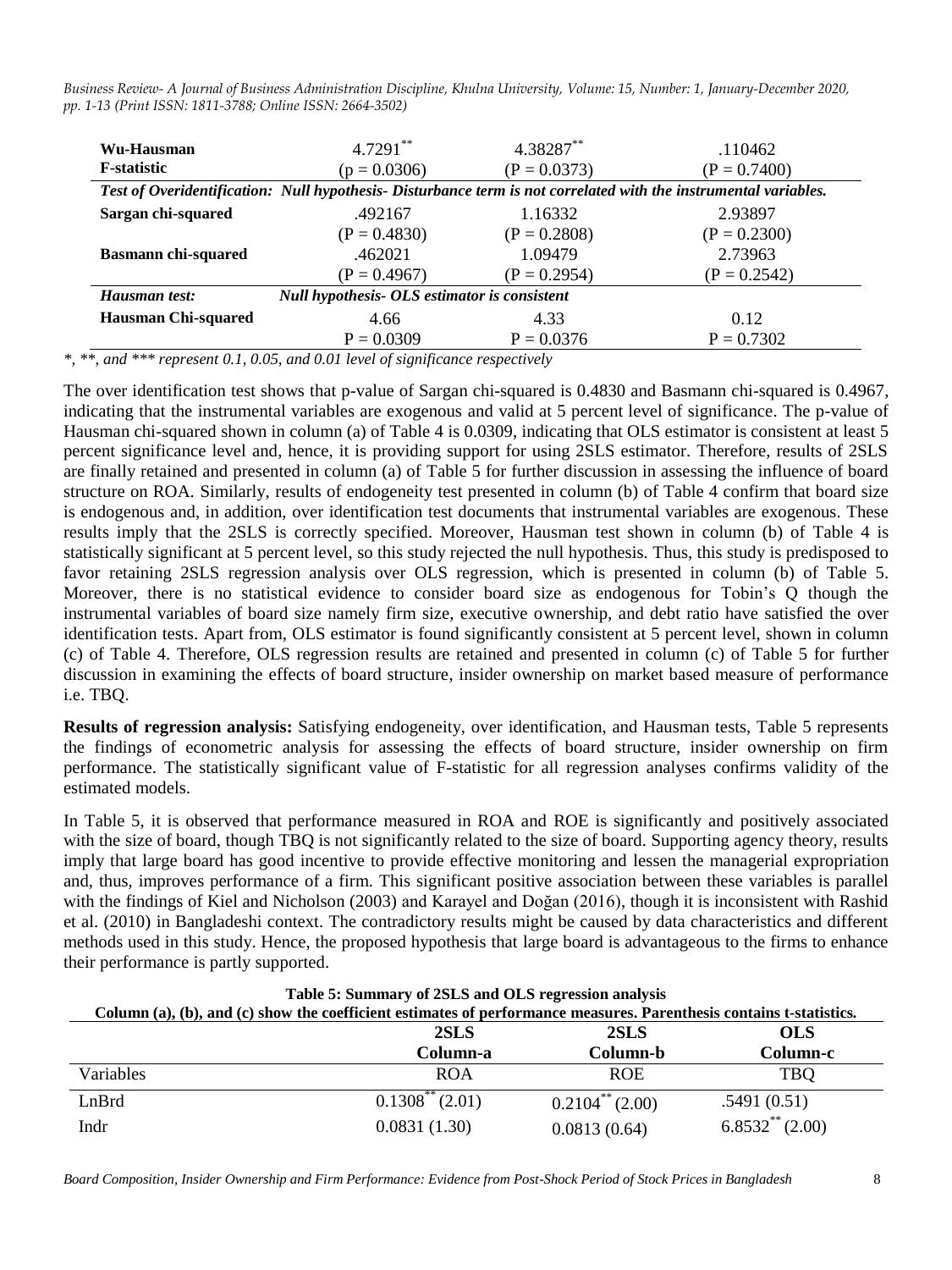| Dual                                 | $-0.0725***(-3.63)$      | $-0.1433***(-3.60)$                | $-.5542(-0.47)$       |
|--------------------------------------|--------------------------|------------------------------------|-----------------------|
| InOwn                                | $0.1530***$ (5.29)       | $0.3367***$ (6.02)                 | $3.1744^{**}$ (2.25)  |
| Lev1                                 | $-0.0084(-1.17)$         | $0.0430^{***}$ 3.07)               | $-.3129(-0.87)$       |
| Lev <sub>2</sub>                     | $-0.0691***$ (-4.44)     | $-0.1444$ <sup>***</sup> $-4.60$ ) | $-1.0684(-1.23)$      |
| Age                                  | $-0.0002(-0.34)$         | $-0.0003(-0.24)$                   | $.0577^{**}(2.20)$    |
| Grow                                 | $-0.0034(-0.20)$         | $-0.0009(-0.03)$                   | 1.0374(1.11)          |
| Ceramics                             | 0.0105(0.35)             | 0.0214(0.38)                       | $-1.637(-1.25)$       |
| Engineering                          | 0.0297(1.40)             | $0.0741^*(1.81)$                   | $-5.0687$ *** (-4.96) |
| Food and Allied                      | $0.1660^{***}$ (6.11)    | $0.3786^{***}$ (7.44)              | $-4.1725***(-3.53)$   |
| Fuel and Power                       | 0.0033(0.12)             | $-0.0088(-0.17)$                   | $-4.6327***$ (-3.87)  |
| <b>IT</b>                            | $-0.0007(-0.03)$         | 0.0225(0.43)                       | $-4.4783***(-3.40)$   |
| <b>Pharmaceuticals and Chemicals</b> | $0.0830^{***}$ (3.83)    | $0.1642***$ (3.86)                 | $-4.2006$ *** (-3.87) |
| Textile                              | 0.0072(0.28)             | 0.0234(0.50)                       | $-5.2585***(-5.14)$   |
| Constant                             | $-0.2480^{\circ}(-1.85)$ | $0.4732***(-2.15)$                 | 1.7021(0.66)          |
| F-Statistic                          | $14.08***$               | $15.91***$                         | $4.98***$             |
| Adjt. $R^2$                          | 0.3631                   | 0.4218                             | 0.2103                |

*\*, \*\*, and \*\*\* represent 0.1, 0.05, and 0.01 level of significance respectively*

In Table 5, observed results indicate that the coefficient values of board independence are positive for ROA and ROE, though none of them is significant at 5 percent level. On the other hand, it is significantly and positively associated with TBQ, suggesting that the board comprising of more independent directors is highly capable to control managers" expropriating actions and minimize agency problem between control shareholders and minor shareholders. It also supports an argument that appointment of additional outside directors in the board signals a positive view to retail investors (Rosenstein and Wyatt, 1990). These results are in line with Kiel and Nicholson (2003) and Al-Msiedeen et al (2018) but not parallel to Rashid et al. (2010). These unparalleled finding is most likely due to preference of using different cross-sectional and time series observations. However, it may be argued that to strengthen the grip of independent directors on the board function BSEC"s revised CGN in 2012 requiring listed firms to accommodate minimum 10 percent independent directors into board worked appropriately to provide the firm with effective monitoring role in protecting minor shareholders" interests, but might not assist and guide the company in increasing accounting profit. Therefore, the hypothesis that board independence is advantageous to the firms to enhance their performance is partly retained.

In Table 5, it is observed that CEO duality is significantly and negatively associated with ROA and ROE, though it is insignificantly associated with TBQ. Therefore, this evidence supports the view of agency theory that CEO duality is no more advantageous to the firm performance since it permits the board exposers to a threat of imbalance and permits a conflict (Dalton and Kesner, 1987; Tricker, 1994). This result is consistent with Doğan et al. (2013) and Blibech and Berraies, (2018). Thus, it provides a strong evidence to support a view that CEO duality could be blamed for poor performance in Bangladeshi listed companies.

Observed results in Table 5 indicate that insider ownership has good incentive to positively influence firm performance, implying that the high ownership creates a good incentive to align principals" interests with managers" interests, reduces information asymmetry between management and owners, makes the directors reluctant to expropriate firm wealth and, more importantly, directors of board practice good governance for the sake of their long term investment efficiency. This view is parallel with the findings of (Han and Suk, 1998; Mollah and Talukder, 2007; Lima and Hossain, 2018). As has been mentioned earlier, the BSEC issued a directive requiring the directors to hold at least 30 percent stake of equity in an attempt to normalize the movement of DSE index after the shock. Along the line, the findings of this study confirm the view of BSEC in protecting shareholders" interest and stabilizing market performances for the successive years.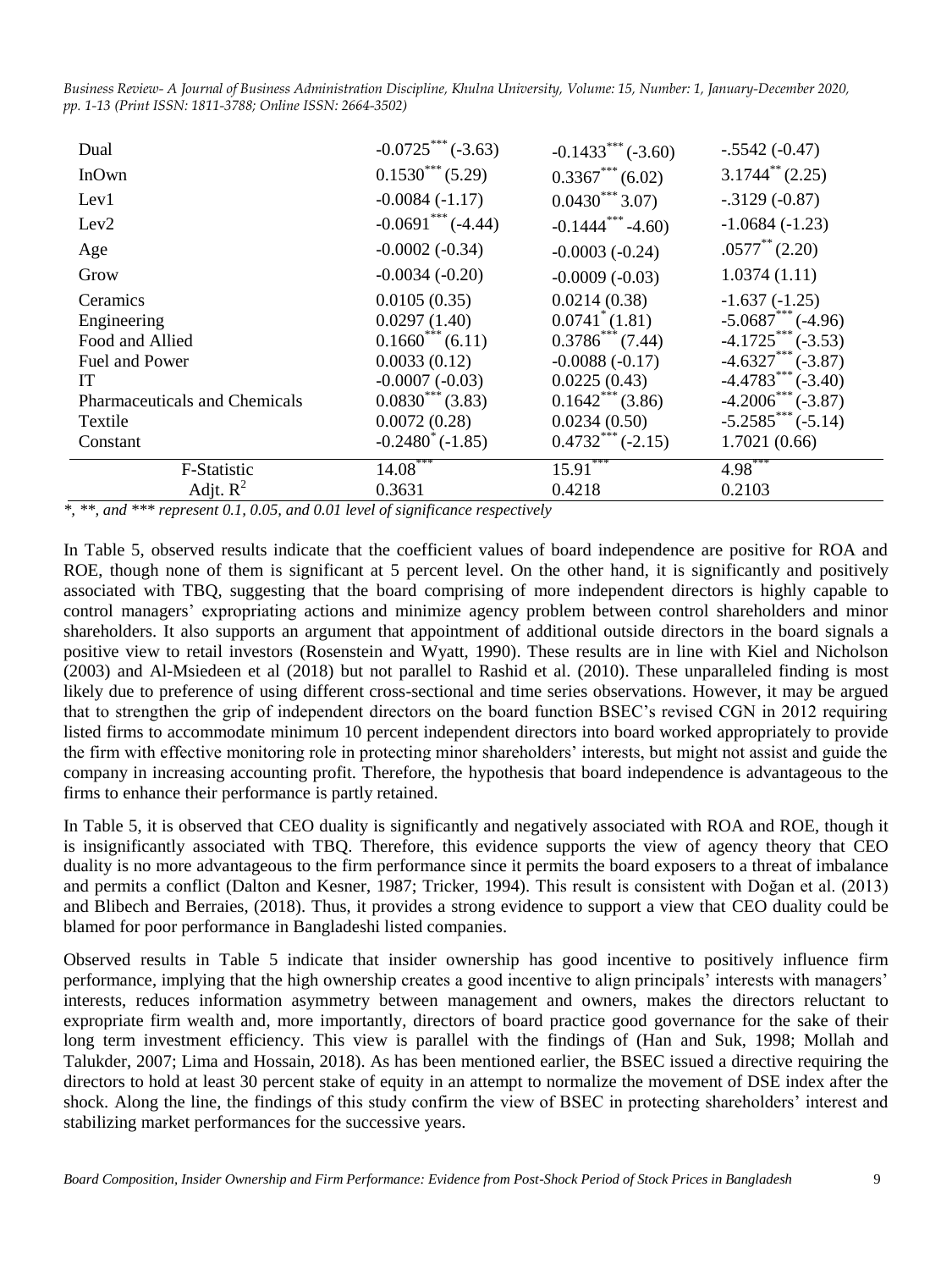In addition, control variables are found significant in explaining firm performance. In this regard, it should however be mentioned that firm performance is significantly varies with industry settings.

# **Summary and Conclusion**

The study was aimed at inspecting how both the board structure and insider ownership contribute as a mechanism of corporate governance systems towards the improvements of corporate performance after controlling for any possible spurious association between them. A key motivational perspective of this work was that how the governance directives/notifications issued by BSEC, came into effect in 2012, specially in regard to board independence and insider ownership that how they are being effective in protecting the shareholders" interest through enhancing firm performance during the post-shock period of stock prices in Bangladesh. The data of sample firms during the sixyear periods from 2013 to 2018 have been taken into account for running OLS and 2SLS regression models. In the process of getting a robust regression coefficient estimates the analysis satisfies endogeneity, over identification tests and Hausman tests.

Consistent with the agency theory, the findings imply that large boards are functioning well in the context of Bangladeshi firms; large board improves firm performance through widening the ability of a corporate board to supervise and monitor the managerial actions. In regard to the board independence, it is evident that market base measure of performance (TBQ) increases as the presence of independent directors rises. However, confirming the agency theory, significant coefficient value of board independence supports a view that compliance with corporate governance guidelines issued in 2012 has made noteworthy enhancements in firm performance. In connection with findings of CEO duality, it is suggested that a firm keeping its board chairman from occupying the position of chief executive experiences better performance. The results also provide support to a view that insider ownership can be a good instrument for controlling the agency problem as it builds up a bridge in the gap between principals" and agents' interests. Control variables are also found significant in affecting firm performance. More importantly, it is supporting a view that the financial performance of Bangladesh listed companies varies with industry settings.

These findings have some practical implications for regulatory bodies, policy makers, and corporate boards to develop effective corporate governance frameworks and mechanisms. As per observed results, it can be suggested that despite independent directors" insignificant roles in improving accounting performance, their roles are beyond the questions in improving market based performance and protecting retail investors" interests. Nonetheless, the board shall appoint the independent directors whose qualifications can be perfect complement to the ability of executive directors otherwise it would be a good for nothing to monitor and supervise managerial activities. The positive consequence of ownership concentration on performance is consistent with Rashid (2015) suggesting that a board with inside directors having substantial ownerships wields enormous capability to monitor managerial activities, becomes highly obliged to protect shareholders" wealth and has incentives to build a bonding relationship with the minor shareholders. Supporting the view of agency theory, it is empirically well justified to blame the CEO duality for poor corporate performance in Bangladesh. Now, on the edge of these discussions, it is evident that conforming to the directives/notifications issued by the BSEC following the collapse of DSE in 2011 brought in a great stand against further market crash and to stabilize market performance. Therefore, in formulating advanced reforms in corporate governance mechanisms in Bangladesh these movements deserve to be glorified and not be abandoned.

In conclusion, this study may not be free from shortcomings that lay the foundation for future work in the field of governance mechanisms. First, the demographic characteristics of corporate board i.e. age, qualifications, and experiences of directors may influence the association between governance mechanism and performance (Huse, 2005). Second, the study only taken into account insider ownership and, therefore, other definitions of ownership structure are left to be tested on different sample data.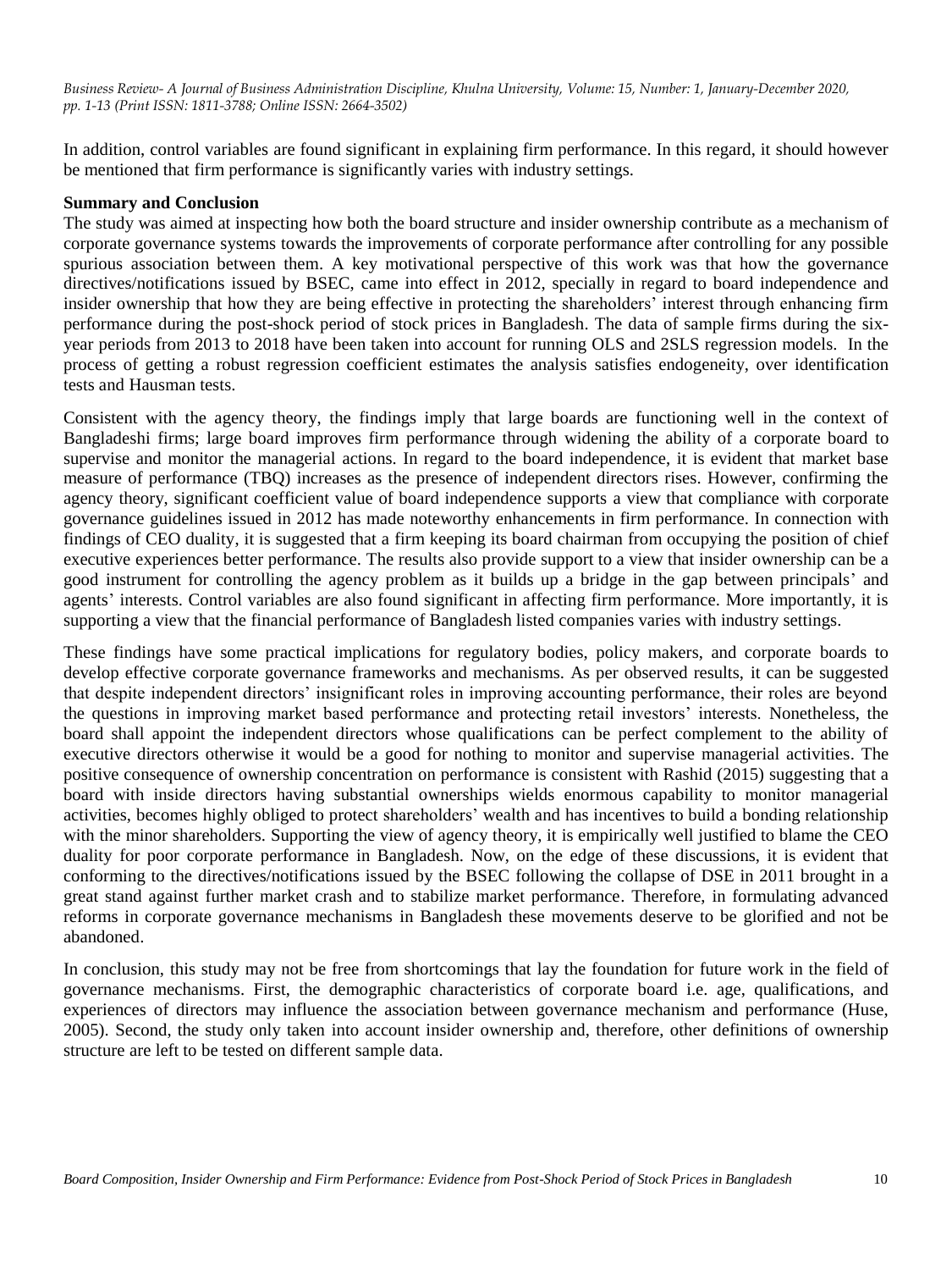#### **References**

Adams, R.B. and Ferreira, D., 2007. A theory of friendly boards. *Journal of Finance.* 62(1), pp.217–250.

- Adams, R. and Mehran, H., 2005. *Corporate performance, board structure and its determinants in the banking industry*. Working paper, Federal Reserve Bank of New York.
- Agrawal, A. and Knoeber, C. R., 1996. Firm performance and mechanisms to control agency problems between managers and shareholders. *Journal of Financial and Quantitative Analysis,* 31(3), pp.377–97.
- Al-Msiedeen, J. M., Rashid, A. and Shams, S., 2018. Board Independence and Firm Performance: Evidence from Jordan. Proceedings of Sydney International Business Research Conference 2018, Sydney, Australia, Australian Academy of Business Leadership, pp.105-121.
- Baltagi, B.H., 2005. *Econometric Analysis of Panel Data,* John Wiley & Sons Inc. New York, NY.
- Bhagat, S. and Black, B., 2002. The non-correlation between board independence and long-term firm performance. *Journal of Corporation Law,* 27(2), pp.231–273.
- Blibech, N. and Berraies, S., 2018. The impact of CEO' duality and board's size and independence on firms" innovation and financial performance. *Journal of Business Management and Economics*, 9(1), pp.022- 029.
- Booth, J. and Deli, D., 1996. Factors affecting the number of outside directorships held by CEOs. *Journal of Financial Economics,* 40, pp.81-104.
- Brennan, N., 2006. Boards of directors and firm performance: Is there an expectations gap? *Corporate Governance: An International Review,* 14(6), pp.577-593.
- Carter, D.A., Simkins, B.J. and Simpson, W.G., 2003. Corporate governance, board diversity, and firm value. *Financial Review*, 38, pp*.*33–53.
- Chaterjee, S. and Price, B., 1991. *Regression Analysis by Example.* John Wiley and Sons. New York, NY.
- Chen, C.W., Lin, J.B. and Yi, B., 2008. CEO duality and firm performance: An endogenous issue. *Corporate Ownership and Control*, 6(1), pp.58-65.
- Coles, J.L., Daniel, N.D. and Naveen, L., 2008. Boards: Does one size fit all? *Journal of Financial Economics*, 87, pp.329-356.
- Daily, C.M. and Dalton, D.R., 1992. The relationship between governance structure and corporate performance in entrepreneurial firms. *Journal of Business Venturing*, 7(5), pp.375–386.
- Daily, C.M. and Dalton, D.R., 1994. Bankruptcy and corporate governance: The impact of board composition and structure. *Academy of Management Journal*, 37, pp.1603–1617.
- Dalton, D.R. and Kesner, I.F., 1987. Composition and CEO duality in boards of directors: An inter- national perspective. *Journal of International Business Studies*, 18(3), pp.33–42
- Davis, J.H., Schoorman, F.D. and Donaldson, L., 1997. Towards a stewardship theory of management. *Academy of Management Review,* 22(1), pp.20-47.
- Donaldson, L., 1990. The ethereal hand: organizational economics and management theory. *Academy of Management Review*, 15(3), pp.369–381.
- Donaldson, L. and Davis, J.H., 1991. Stewardship theory or agency theory: CEO governance and shareholder returns. *Australian Journal of Management*, 16(1), pp.49–64.
- Doğan, M., Elitaş, B.L., Ağca, V., and ÖGEL, S., 2013. The Impact of CEO Duality on Firm Performance: Evidence From Turkey. *International Journal of Business and Social Science,* 4(2), pp.149-155.
- Fama, E.F. and Jensen, M.C., 1983. Separation of ownership and control. *Journal of Law and Economics*, 26, pp.301–325.
- Fernandes, N., 2005. Board compensation and firm performance: the role of "independent" board members. *ECGI Working Paper Series in Finance*, European Corporate Governance Institute.
- Finkelstein, S. and D"Aveni, R.A., 1994. CEO duality as a double-edged sword: How boards of directors balance entrenchment avoidance and unity of command. *Academy of Management Journal*, 37(5), pp.1079–1108.
- Forbes, D. and Milliken, F., 1999. Cognition and corporate governance: Understanding boards of directors as strategic decision making groups. *Academy of Management Review,* 24, pp.489- 505.
- Greene, W.H., 2003. *Econometric Analysis*. Pearson Education Inc. New Jersey.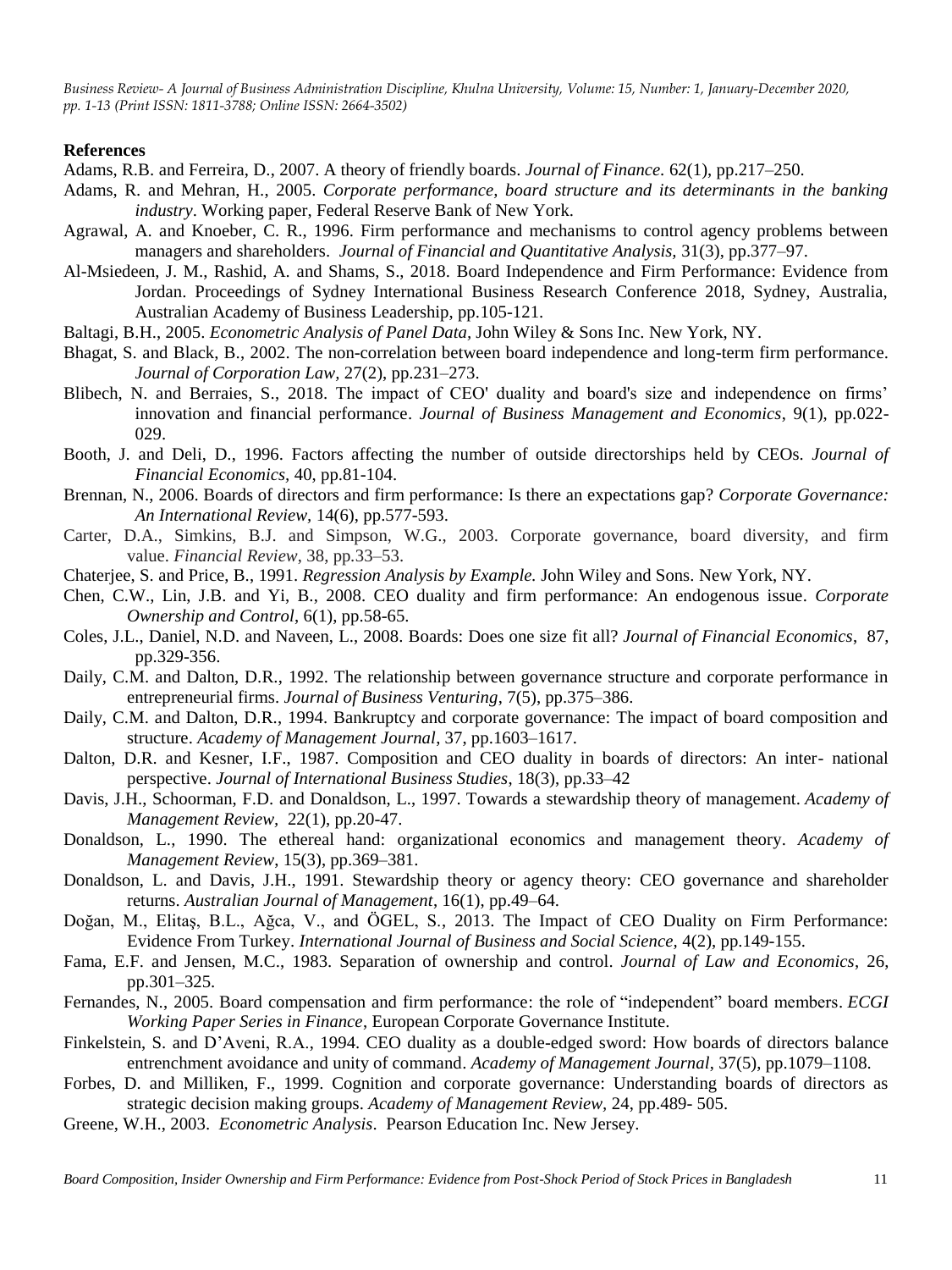- Han, K.C., and Suk, D.Y., 1998. The effect of ownership structure on firm performance: additional evidence. *Review of Financial Economics,* 7(2), pp.143-55.
- Hasan, A. and Butt, S.A., 2009. Impact of ownership structure and corporate governance on capital structure of Pakistani listed companies. *International Journal of Business and Management,* 4(2), pp.50-57.
- Hermalin, B.E. and Weisbach, M.S., 2003. Board of directors as an endogenously determined institution: A survey of the economic literature. *Economic Policy Review,* 9(1), pp.7-26.
- Huse, M., 2005. Accountability and creating accountability: A framework for exploring behavioural perspectives of corporate governance. *British Journal of Management,* 16, pp.65–79.
- Jensen, M.C., 1993. The modern industrial revolution, exit, and the failure of internal control systems. *Journal of Finance*, 48(3), pp.831–880.
- Jensen, M.C., and Meckling, W.H., 1976. Theory of the firm: Managerial behavior, agency costs and ownership structure. *Journal of Financial Economics*, 3, pp.305–360.
- Johnson, J., Daily, L., and Ellstrand, A., 1996. Board of Directors: A Review and Research Agenda. *Journal of Management,* 22, pp.409–438.
- Kalsie, A. and Shrivastav, S.M., 2016. Analysis of board size and firm performance: Evidence from NSE companies using panel data approach. *Indian Journal of Corporate Governance*, 9(2), pp.148–172.
- Karayel, M. and Doğan, M., 2016. Board composition and firm performance: Evidence from BIST 100 companies in Turkey. *Economics and Applied Informatics,* 2, pp.33-40
- Kiel, G.C. and Nicholson, G.J., 2003. Board composition and corporate performance: How the Australian experience informs contrasting theories of corporate governance. *Corporate Governance: An International Review*, 11(3), pp.189 - 205.
- Leblanc, R.W., 2004. What"s wrong with corporate governance: A note. *Corporate Governance: An International Review,* 12(4), pp.436- 441.
- Lima, M., and Hossain, I., 2018. Ownership Structure and Firm Performance: Testing Monitoring and Expropriation Hypotheses for Bangladeshi Companies. *Journal of Finance and Banking,* 14(1-2). [Online] Available at: <https://www.researchgate.net/publication/329644494\_Ownership\_Structure\_and\_Firm\_Performance\_Test ing Monitoring and Expropriation Hypotheses for Bangladeshi Companies> [Accessed 11 December 2019]
- Liu, Y., Miletkov, M.K., Weia, Z., and Yang, T., 2015. Board independence and firm performance in China. *Journal of Corporate Finance,* 30, pp.223-244.
- MoIlah, A.S. and Talukdar, M.B., 2007. Ownership structure, corporate governance, and firm's performance in emerging markets: Evidence from Bangladesh. *The International Journal of Finance,* 19(1), pp.4315-4333.
- Pfeffer, J., 1972. Size and composition of corporate boards of directors: The organization and its environment. *Administrative Science Quarterly*, 17, pp.218–228.
- Rashid, A., 2009. Board composition, board leadership structure and firm performance: Evidence from Bangladesh. *The Accounting and Finance Association of Australia and New Zealand (AFAANZ) Annual Conference*, 5- 7th July, Adelaide, South Australia.
- Rashid, A., 2015. Revisiting agency theory: Evidence of board independence and agency cost from Bangladesh. *Journal of Business Ethics,* 130(1), pp.181-198.
- Rashid, A., Zoysa, A.D., Lodh, S. and Rudkin, K., 2010. Board composition and firm performance: Evidence from Bangladesh. *Australasian Accounting Business and Finance Journal,* 4(10), pp.76-95.
- Rose, C., 2005. The composition of semi-two tier corporate boards and firm performance. *Corporate Governance: An International Review,* 13(5), pp.691- 701.
- Rosenstein, S. and Wyatt, J.G., 1990. Outside directors, board independence, and shareholder wealth. *Journal of Financial Economics,* 26(2), pp.175–191.
- Tricker, R., 1994. *International Corporate Governance.* Prentice-Hall. Singapore.
- Wahla, K., Shah, S. and Hussain, Z., 2012. Impact of ownership structure on firm performance: Evidence from nonfinancial listed companies at Karachi Stock Exchange. *International Research Journal of Finance and Economics,* 84, pp.6-13.